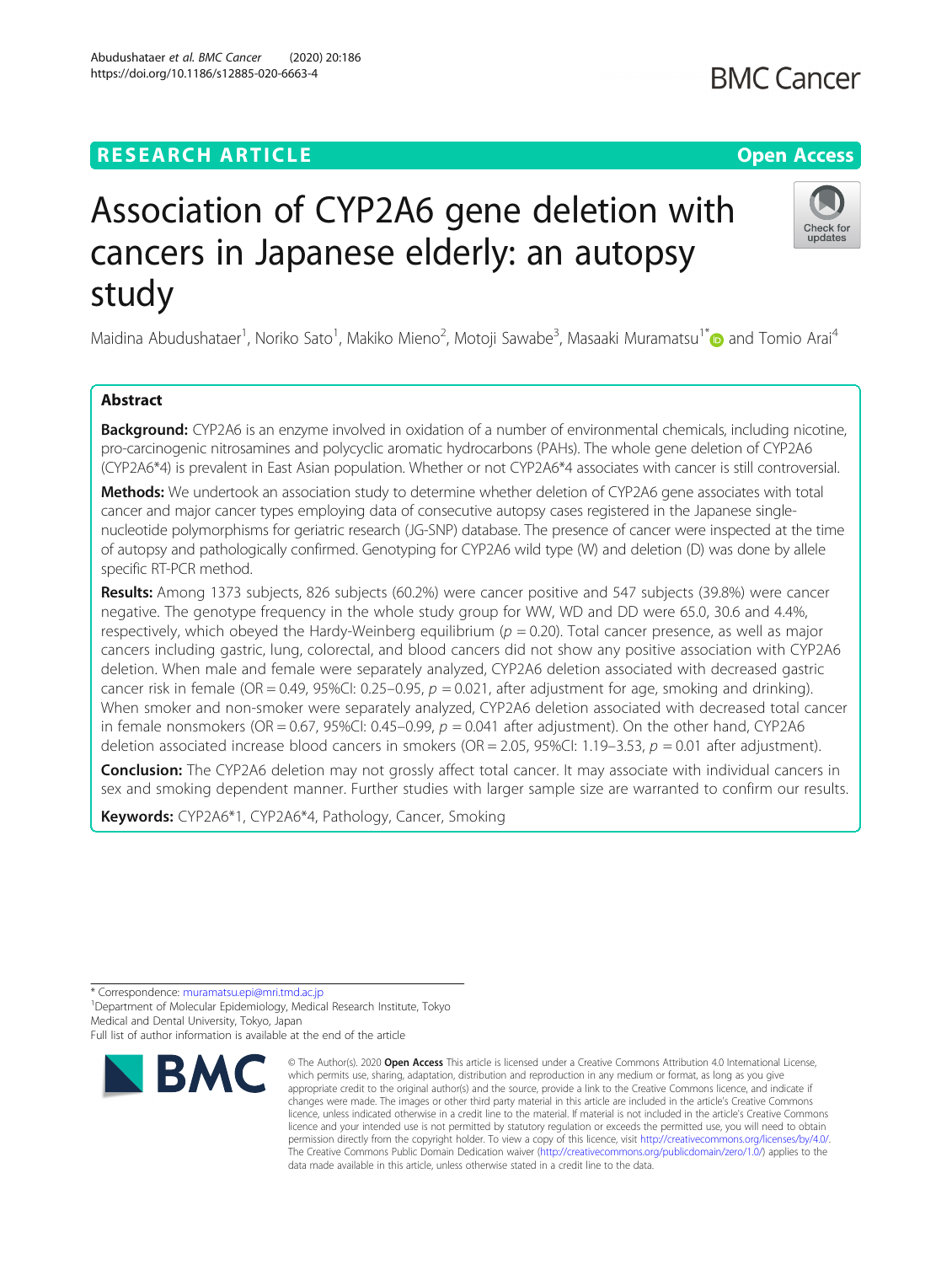# Background

Cytochrome P450 2A6 (CYP2A6) is known as a pharmacogene, primarily expressed in the liver, and catalyzes several clinically used drugs, including tegafur, letrozole, caffeine and other substrates [[1](#page-6-0) ,[2\]](#page-6-0). CYP2A6 plays a major role in the nicotine metabolic pathway. It catalyzes nicotine to inactive metabolic cotinine, followed by further metabolism of cotinine to trans-3′-hydroxycotinine (3HC) [[2](#page-6-0), [3](#page-6-0)]. CYP2A6 is also responsible for the metabolic activation of tobacco-specific pro-carcinogens such as 4-(methylnitrosamino)-1-(3-pyridyl)-1-butanone (NNK) and 4-(methylnitrosamino)- 1-(3-pyridyl)-1-butanol (NNAL), which are found in the cigarette smoke [[4](#page-6-0) ,[5\]](#page-6-0). Recently, CYP2A6 enzyme has been shown to metabolize not only tobacco-related nitrosamines but also polycyclic aromatic hydrocarbons (PAHs) and aryland heterocyclic amines [\[6](#page-6-0)].

CYP2A6 gene is highly polymorphic, with more than 40 variants identified to date [[7\]](#page-6-0). Genetic variations of CYP2A6 gene have been widely studied with respect to its association with levels of nicotine metabolites in vivo, nicotine dependence, smoking behavior and cancer susceptibility. The allele frequencies of CYP2A6 genetic variants differ by racial/ethnic groups. Wild type allele CYP2A6\*1 is considered as a wild type reference allele. In comparison, the whole gene deletion allele CYP2A6\*4 is one of the most common variants in Asian ancestry, with MAF of 20~24% in Japanese [\[8](#page-6-0), [9,](#page-6-0) [10,](#page-6-0) [11](#page-6-0)]. The CYP2A6 deletion has been studied with respect to various tobaccorelated cancers, but there remain inconsistent results. To this end, we employed consecutive autopsy cases of Japanese elderly registered in the JG-SNP database to determine the association between CYP2A6 deletion and risk of total cancer and major cancer types. This was thought to be important since recent haplotype analysis of CYP2A6 gene revealed that CYP2A6\*4 cannot be tagged by nearby SNPs  $(r^2 < 0.4)$  [[12](#page-6-0)].

### Methods

#### Subjects

The study population was obtained from Internet database of Japanese single-nucleotide polymorphisms (SNPs) for geriatric research (JG-SNP) [\[13\]](#page-6-0). Briefly, JG-SNP database consists of consecutive autopsy cases performed at the Tokyo Metropolitan Geriatric Hospital between 1995 and 2006. Pathological diagnosis was made by MS and TA. Clinical information including subject age, gender, smoking and drinking history was obtained from medical chart. Informed consent for the use of autopsy samples and patient clinical data for this study was obtained from the family of study participants at the time of autopsy. The definition of the drinkers/smokers were defined by current drinkers/smokers and ever drinkers/smokers. Never drinkers/smokers were those who never drink/smoke.

Clinical data such as drinking and smoking habit were extracted from patient medical records. The study protocol was approved by the Ethics Committees of Tokyo Geriatric Hospital and Tokyo Medical and Dental University and authorized by TMDU Research Ethics Committee under the number 2016–011-02.

The genomic DNA was isolated from kidney cortex by phenol-chloroform method and stored at − 20 °C until use. Concentration of DNA samples was determined by optical density of 260/280. We used 1373 subjects of which the DNA samples were present.

#### Primer/probe design and reaction mixture

The primer and probe sets were designed to detect the presence and absence of CYP2A6 gene as previously described by Yamazaki et al. [\[14\]](#page-6-0). The sequence of primers and probes are shown in Table 1. The reaction was performed in a 10 μL volume with 10 ng genomic DNA. The reaction mixture contained 0.75 μM CYP2A6\_ex2\_3\_F, 1.0 μM CYP2A7\_ex9\_F, 0.25 μM CYP2A6\_ex2\_3\_R, 0.25 μM CYP2A6\_3UTR\_R, 0.25 μM CYP2A6\_ex2\_3\_ probe, 0.4 μM CYP2A6\_4\_probe and TaqMan GTXpress<sup>™</sup> Master Mix (Applied Biosystems). CYP2A6\_ex2\_3\_probe was labeled with hexachloro-fluorescein (HEX) for detecting CYP2A6 wild-type, and CYP2A6\_4\_probe was labeled with 6-fluorescein amidite (FAM) for detecting CYP2A6 whole-gene deletion.

#### Quantitative real-time PCR

The genotyping for the CYP2A6 gene was done by using multiplex real-time polymerase chain reaction (RT-PCR) method with the above dual-labeled probes. The genomic DNAs were placed into 384 well plates, and were dried down. Mixture of above reagent was added to each well, centrifuged briefly, then sealed by foil and the PCR reaction was run on Light Cycler® 480 I 384 (Roche, Penzberg, Germany). The thermal cycler conditions were initiated at 95 °C for 20 s followed by 40 cycles of

Table 1 Primer and probe sets for detecting CYP2A6\*1 and \*4 allele

| Primers and probes                               | Target Sequence                        |
|--------------------------------------------------|----------------------------------------|
| CYP2A6*1 Forward Primer<br>$(CYP2A6$ ex $2$ 3 F) | 5'-AGCTCTGCTGGGCAA-3'                  |
| Reverse Primer<br>$(CYP2A6$ ex $2$ 3 R)          | 5'-CCCCTGCTCACCGCCA-3'                 |
| Probe<br>(CYP2A6_ex2_3_probe)                    | 5'-TGTCTCCATTCCCGCGTTCA-<br>$3'$ (HEX) |
| CYP2A6*4 Forward Primer<br>(CYP2A7 ex9 F)        | 5'-TCCCCCAAACACGTGGT-3'                |
| Reverse Primer<br>(CYP2A6 3UTR R)                | 5'-AGGTGAGCGTGCAATG-3'                 |
| Probe<br>(CYP2A6 4 probe)                        | 5'-AGAGGGAAGAGAAGAAACAGAA-<br>3'(FAM)  |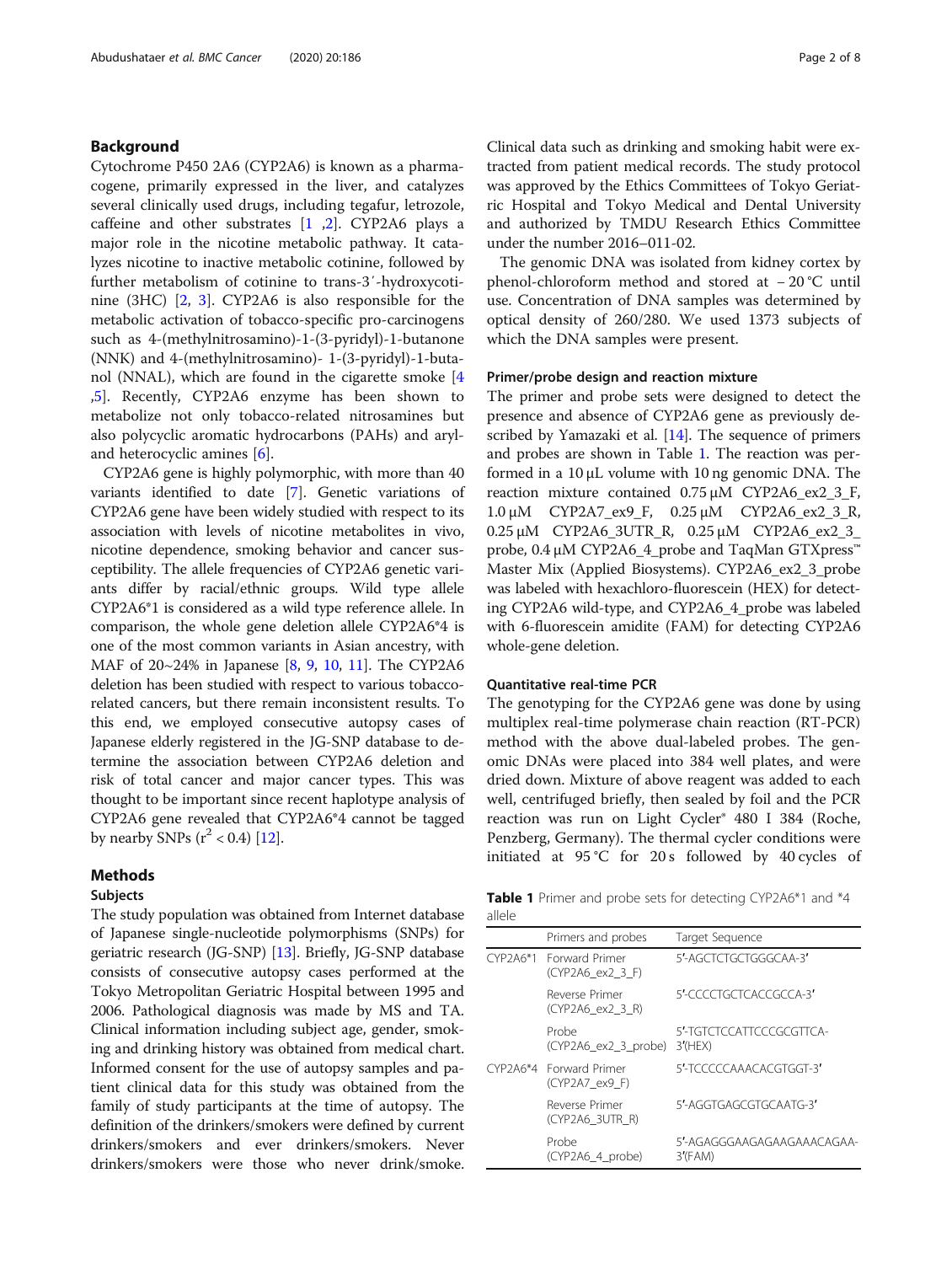denaturation at 95 °C for 20 s, annealing at 60 °C for 30 s and extension at 72 °C for 31 s. The genotype was determined from RT-PCR fluorescent curve by optical observation.

#### Statistical analysis

Hardy-Weinberg Equilibrium (HWE) for CYP2A6 genotypes was determined using Chi-Square test. Chi- Square or Fisher's exact tests were used to compare CYP2A6 genotypes and cancer or behavior habits of smoking and drinking. Adjustments were done for age, sex, smoking and drinking status where appropriate. Binominal logistic regression was used to calculate the odds ratio (OR), 95% confidence-intervals (CI) and the p-values to estimate the relationship. All p-values are reported two-sided, and < 0.05 were considered to be statistically significant. Subgroup analyses based on gender and smoking status were also performed. Adjustment for multiple testing, such as Bonferroni correction, was not applied for its conservative nature. Statistical analysis was performed using the IBM SPSS Statistics software 25.0 (IBM; New York, USA).

# Results

#### Characteristics of the study subjects

Selected demographic variables, including the sites of cancers, and risk factors are shown in Table 2. The study included 1373 samples, including 743 men and 630 women. The mean age of subjects was  $80.1 \pm 9.0$  years. The subjects consist of 655 smokers and 633 non-smokers with 85 missing data. Alcohol drinking data include 456 drinkers and 833 non-drinkers and 84 missing data. Among all samples, 826 patients were diagnosed as having at least one cancer (60.2%), while others were cancer negative  $(n = 547, 39.8\%)$ . The major cancer includes gastric cancer ( $n = 163, 11.9\%$ ), colorectal cancer ( $n = 130, 9.5\%$ ), lung cancer ( $n = 128$ , 9.3%), and blood cancer ( $n = 127$ , 9.3%). In this study, we evaluated these high prevalent cancers.

#### Genotyping and allele frequency of CYP2A6

A typical reaction curves are shown in Fig. [1.](#page-3-0) Based on the obtained amplification curves of HEX and FAM fluorescence, genotypes of CYP2A6 wild type homozygotes, heterozygotes and deletion homozygotes were

Table 2 Distribution of selected demographic variables and risk factors

|                      | All subjects ( $n = 1373$ ) | Cancer-free $(n = 547)$ | Cancer-bearing ( $n = 826$ ) | p-value* |
|----------------------|-----------------------------|-------------------------|------------------------------|----------|
| Age at death, yearst | $80.1 \pm 9.0$              |                         |                              |          |
| $\geq 80$ , n (%)    | 729 (53)                    | 300 (55)                | 429 (52)                     |          |
| $< 80\,$             | 644 (47)                    | 247 (45)                | 397 (48)                     | 0.2946   |
| Gender, n (%)        |                             |                         |                              |          |
| Male                 | 743 (54)                    | 273 (50)                | 470 (57)                     |          |
| Female               | 630 (46)                    | 274 (50)                | 356 (43)                     | 0.0128   |
| Smoking, n (%)       |                             |                         |                              |          |
| Non-smoker           | 633 (46)                    | 256 (47)                | 377 (45)                     |          |
| Smoker               | 655 (48)                    | 245 (45)                | 410 (50)                     | 0.2776   |
| Missing              | 85 (6)                      | 46(8)                   | 39(5)                        |          |
| Alcohol, n (%)       |                             |                         |                              |          |
| Non-drinker          | 833 (61)                    | 346 (63)                | 487 (59)                     |          |
| Drinker              | 456 (33)                    | 157 (29)                | 299 (36)                     | 0.0143   |
| Missing              | 84 (6)                      | 44 (8)                  | 40 (5)                       |          |
| Cancer, n (%)        |                             |                         |                              |          |
| $\mathbf 0$          |                             |                         | 547 (40)                     |          |
| 1                    |                             |                         | 604 (44)                     |          |
| $\overline{2}$       |                             |                         | 178 (13)                     |          |
| $\geq$ 3             |                             |                         | 44(3)                        |          |
| Cancer sites, n (%)  |                             |                         |                              |          |
| Gastric cancer       |                             |                         | 163(12)                      |          |
| colorectal cancer    |                             |                         | 130 (10)                     |          |
| Lung cancer          |                             |                         | 128(9)                       |          |
| Blood cancer         |                             |                         | 127 (9)                      |          |

 $<sup>†</sup>$  means  $\pm$  SDs</sup>

\* p-value for Fisher's exact probability test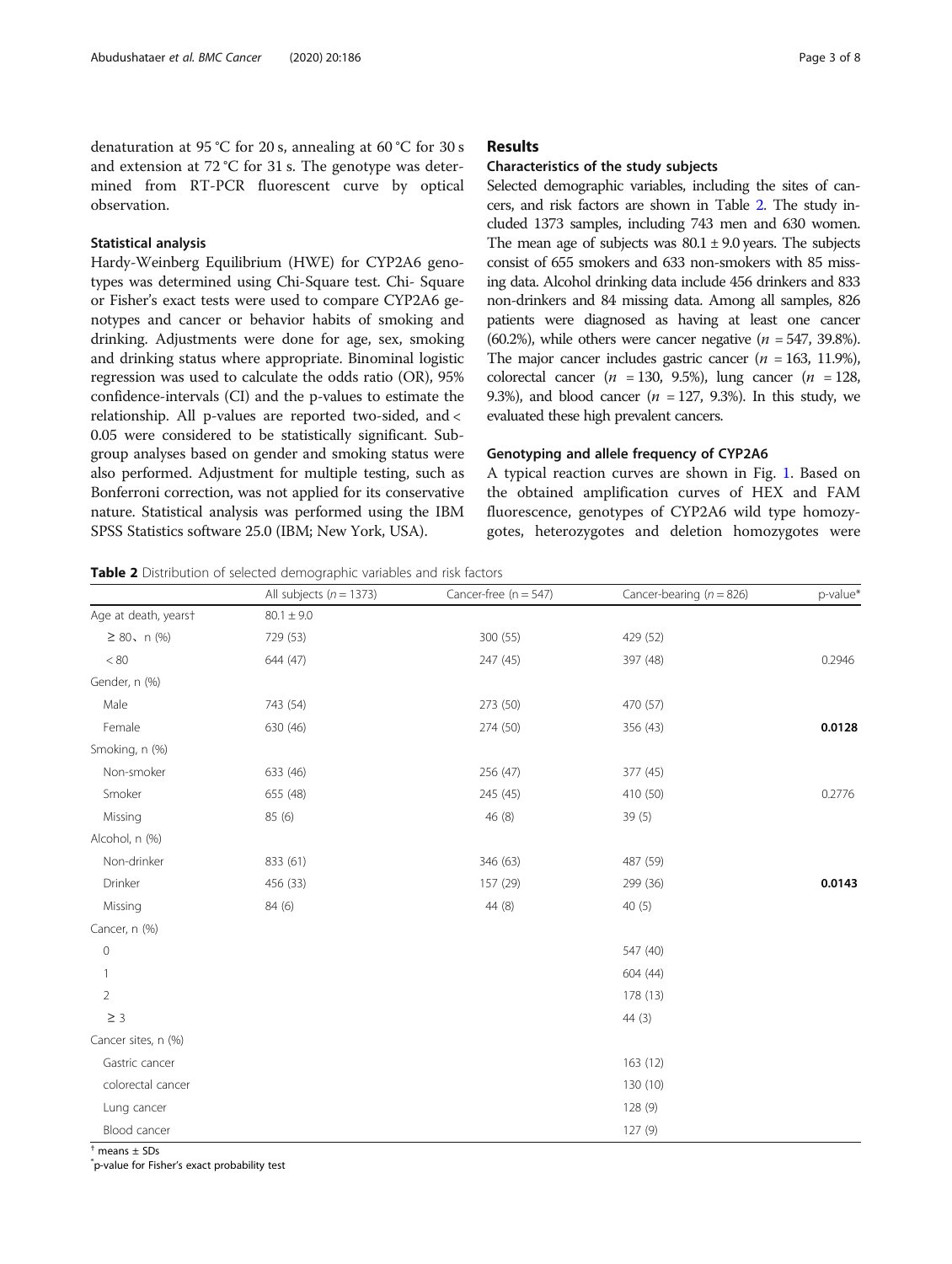<span id="page-3-0"></span>

determined. The presence of CYP2A6 (W) showed HEX fluorescence but did not show FAM fluorescence (Fig. 1.a). The heterozygote CYP2A6 W and deletion (D) showed both fluorescences (Fig. 1.b). Whole-gene deletion type CYP2A6 (D) showed FAM fluorescence but did not show HEX fluorescence (Fig. 1.c). Among all samples, 892 subjects were determined as W/W (65.0%), 420 samples were determined as W/D (30.6%) and 61 samples were determined as D/D (4.4%). The allele frequencies of CYP2A6 W and D alleles were 80.2 and 19.8%, respectively. The whole study group obeyed the HWE ( $p = 0.20$ ), and the allele frequency was consistent with previous studies in the Japanese population [[8](#page-6-0), [9,](#page-6-0) [10](#page-6-0), [11\]](#page-6-0).

# Association of CYP2A6 genotype with cancer

First, association of CYP2A6 W/D genotype and total cancer were determined for all subjects (Table 3). We studied the association of CYP2A6 (D) and total cancer in different models of dominant (DD + WD: WW), recessive (DD: WD + WW) and additive (WW: WD: DD). In any of the genetic models, no association was found in crude analysis and after adjusted for age, gender, smoking and drinking. The genotype distribution obeyed

HWE in cancer-free group ( $p = 0.57$ ), but slightly deviated in cancer-bearing group ( $p = 0.03$ ). Association for independent cancer of gastric, colorectal, lung and blood were also studied and no associations were found.

Next, we separately analyzed male and female (Table [4](#page-4-0)). In male, association of CYP2A6 W/D genotypes gave no association for total cancer, and independent cancers in crude analysis and adjusted for age, smoking and drinking.

Table 3 Genetic models for total cancer

| Dominant  |        | WW (%)        | $WD + DD$ (%) |        | $p$ -value* | p-value** |
|-----------|--------|---------------|---------------|--------|-------------|-----------|
|           |        | 343(63)       | 204(37)       |        | 0.153       | 0.132     |
|           | $^{+}$ | 549(66)       | 277(34)       |        |             |           |
| Recessive |        | $WW + WD (%)$ |               | DD (%) |             |           |
|           |        | 526(96)       |               | 21(4)  | 0.377       | 0.539     |
|           | $+$    | 786(95)       |               | 40(5)  |             |           |
| Additive  |        | WW (%)        | WD (%)        | DD (%) |             |           |
|           |        | 343(63)       | 183(33)       | 21(4)  | 0.142       |           |
|           | $^{+}$ | 549(66)       | 237(29)       | 40(5)  |             |           |

WW wild-type (reference); WD heterozygote; DD whole-gene deletion;-(cancerfree); + (cancer-bearing)

\* p-value was done by Crude analysis

Logistic regression analysis adjusted by age, gender, smoking and drinking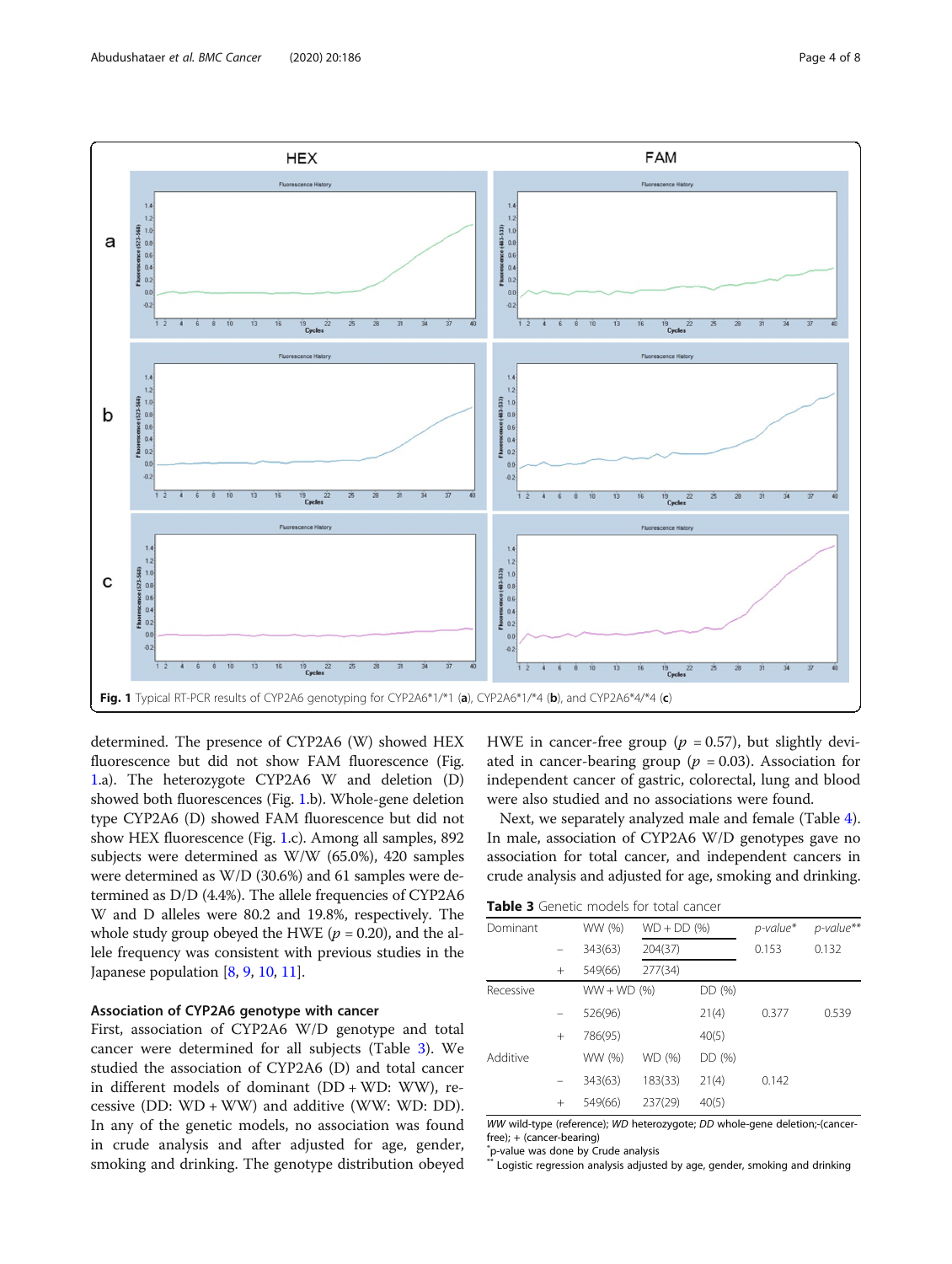<span id="page-4-0"></span>

|                 |        | Total subjects                                                                                                  |                      |       |       | Male            |                        |       |       | Female          |                     |       |       |
|-----------------|--------|-----------------------------------------------------------------------------------------------------------------|----------------------|-------|-------|-----------------|------------------------|-------|-------|-----------------|---------------------|-------|-------|
|                 |        | WD + DD/WW (%)                                                                                                  | OR(95%Cl)            |       | Ä     | WD + DD/WW (%)  | OR(95%CI)              |       | p**   | WD + DD/WW (%)  | OR(95%Cl)           |       | p**   |
| Total CA        |        | 204(37)/343(63)                                                                                                 | $0.85(0.68 - 1.06)$  | 0.153 | 0.132 | 92(34)/181(66)  | $1.00 (0.73 - 1.37)$   | 0.982 | 0.772 | 112(41)/162(59) | $0.73(0.52 - 1.01)$ | 0.055 | 0.053 |
| $(n = 1373)$    |        | 277(34)/549(66)                                                                                                 |                      |       |       | 158(34)/312(66) |                        |       |       | 119(33)/237(67) |                     |       |       |
| Gastric CA      |        | 429(35)/780(65)                                                                                                 | $0.85(0.60 - 1.21)$  | 0.369 | 0.280 | 210(33)/422(67) | $1.13(0.74 - 1.73)$    | 0.564 | 0.735 | 219(38)/358(62) | $0.49(0.25 - 0.95)$ | 0.036 | 0.021 |
| $(n = 1372)$    |        | 52(32)/111(68)                                                                                                  |                      |       |       | 40(36)/71(64)   |                        |       |       | 12(23)/40(77)   |                     |       |       |
| Colorectal CA   |        | 438(35)/804(65)                                                                                                 | $0.91(0.62 - 1.33)$  | 0.619 | 0.716 | 228(34)/447(66) | $0.94(0.55 - 1.60)$    | 0.813 | 0.772 | 210(37)/357(63) | 0.87                | 0.624 | 0.818 |
| $(n = 1372)$    |        | 43(33)/87(67)                                                                                                   |                      |       |       | 22(32)/46(68)   |                        |       |       | 21(34)/41(66)   | $(0.50 - 1.51)$     |       |       |
| Lung CA         |        | 429(35)/813(65)                                                                                                 | 1.30 (0.89-1.88)     | 0.171 | 0.097 | 217(33)/443(67) | 1.35 (0.84-2.15)       | 0.212 | 0.178 | 212(36)/370(64) | 1.28 (0.69-2.36)    | 0.438 | 0.322 |
| $(n = 1370)$    |        | 52(41)/76(59)                                                                                                   |                      |       |       | 33(40)/50(60)   |                        |       |       | 19(42)/26(58)   |                     |       |       |
| <b>Blood CA</b> |        | 428(34)/816(66)                                                                                                 | 1.37 (0.94-1.98)     | 0.100 | 0.244 | 214(32)/449(68) | $1.72(1.07-2.75)$      | 0.024 | 0.063 | 214(37)/367(63) | $0.97(0.52 - 1.80)$ | 0.928 | 0.576 |
| $(n = 1371)$    |        | 53(42)/74(58)                                                                                                   |                      |       |       | 36(45)/44(55)   |                        |       |       | 17(36)/30(64)   |                     |       |       |
| Smoking         |        | 223(35)/410(65)                                                                                                 | $1.00 (0.79 - 1.25)$ | 0.966 |       | 63(34)/122(66)  | $1.03$ $(0.73 - 1.47)$ | 0.853 |       | 160(36)/288(64) | 1.03 (0.69-1.53)    | 0.902 |       |
| $(n = 1288)$    |        | 230(35)/425(65)                                                                                                 |                      |       |       | 181(35)/339(65) |                        |       |       | 49(36)/86(64)   |                     |       |       |
| Alcohol         |        | 283(34)/550(66)                                                                                                 | $1.16(0.91 - 1.47)$  | 0.235 |       | 105(33)/212(67) | 1.15 (0.84-1.58)       | 0.373 |       | 178(34)/338(66) | $1.41(0.85 - 2.36)$ | 0.188 |       |
| $(n = 1289)$    | $^{+}$ | 170(37)/286(63)                                                                                                 |                      |       |       | 141(36)/247(64) |                        |       |       | 29(43)/39(57)   |                     |       |       |
|                 |        | CA cancer; WW wild-type (reference); WD heterozygote: DD whole-gene deletion;-(cancer-free); + (cancer-bearing) |                      |       |       |                 |                        |       |       |                 |                     |       |       |

Table 4 Association between CYP2A6\*4 and risk of developing cancer Table 4 Association between CYP2A6\*4 and risk of developing cancer

 Represents adjusted by age, gender, smoking and drinking \*\* Represents adjusted by age, smoking and drinking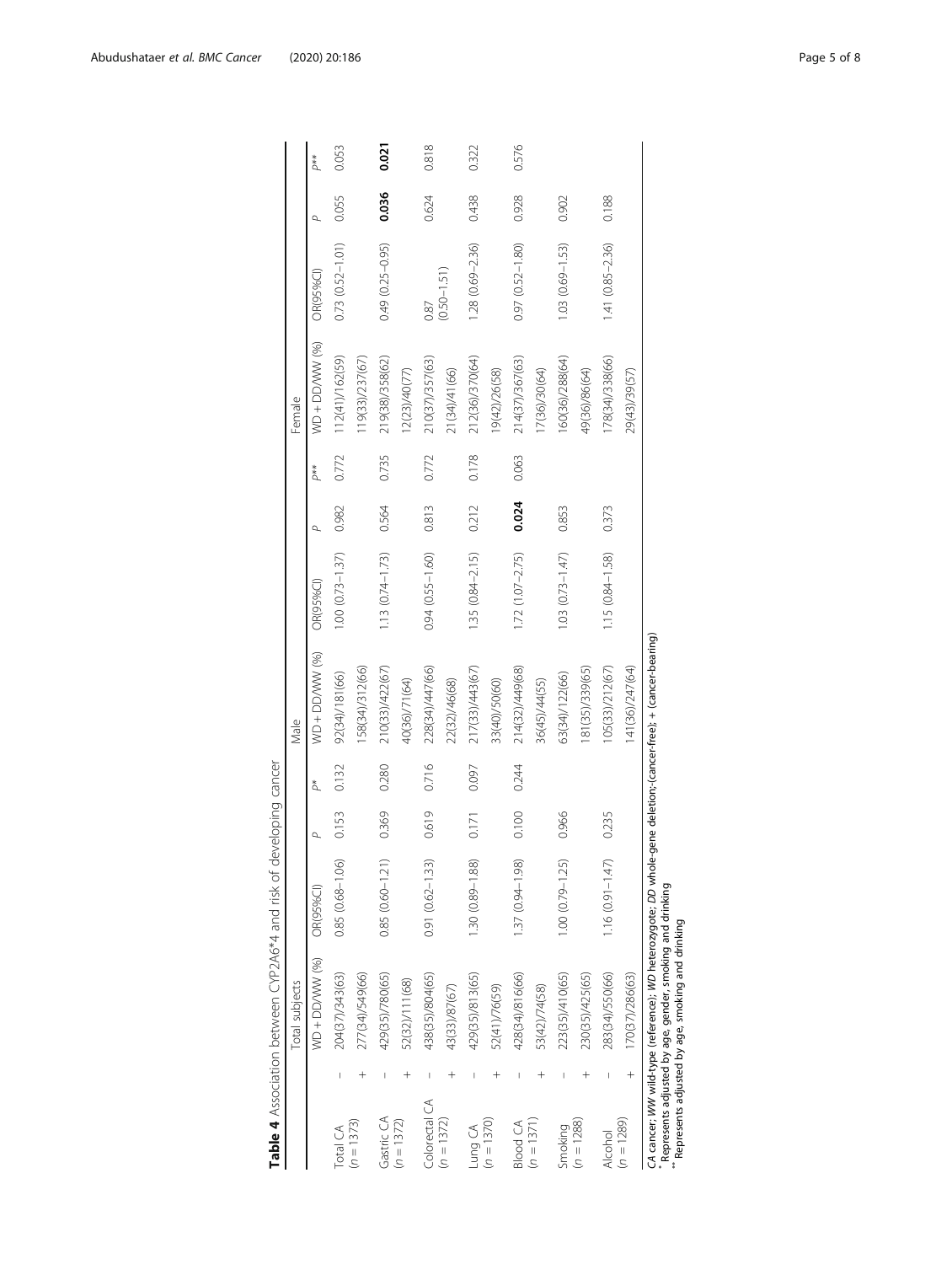As for blood cancer there was a positive sign of association (WD + DD/WW, OR = 1.72, 95%CI: 1.07~2.75,  $p =$ 0.024) in crude analysis, which did not remain positive after adjustment ( $p = 0.063$ ).

In female, CYP2A6 deletion barely did not reach significant level with total cancer in crude analysis ( $p =$ 0.055). With respect to colorectal cancer, lung cancer and blood cancer in female, there was no significant association related with CYP2A6 deletion in crude and adjusted analysis. Only, CYP2A6 deletion significantly associated with decreased risk of gastric cancer presence in crude analysis ( $p = 0.036$ ), and remained positive after adjustment ( $p = 0.021$ ). We also determined whether CYP2A6 deletion associates with smoking and drinking habits. As shown in the last two rows of Table [4,](#page-4-0) these health behaviors were not affected by CYP2A6 deletion.

We further analyzed smoker and nonsmoker (Supplementary Table [1](#page-6-0) and [2\)](#page-6-0). As for smoker, CYP2A6 deletion did not associate with total cancer, nor independent cancers of gastric, colorectal and lung. However, there was a positive sign with increased blood cancer in smokers (OR = 2.05, 95%CI: 1.19~3.53,  $p = 0.01$ , after adjustment). As for non-smokers, total cancer was barely non-significant (OR = 0.73, 95%CI: 0.53–1.02  $p = 0.08$ , after adjustment) and also non-significant for independent cancers. Only in female nonsmokers, CYP2A6 deletion associated with decreased total cancer ( $OR = 0.67$ , 95%CI: 0.45–0.99,  $p = 0.041$  after adjustment).

## **Discussion**

In this study, we determined the association of CYP2A6 gene deletion genotypes with various cancer risks. Overall, our findings suggested that CYP2A6 deletion do not largely affect presence of total cancer. However, there were some positive signs that CYP2A6 deletion might associate with the presence of independent cancer in sex and smoking dependent manner.

CYP2A6 variation has been recurrently studied for smoking behavior. In general, reduced function of polymorphic CYP2A6 enzyme, including gene deletion has been associated with decreased smoking behaviors [[2](#page-6-0), [12\]](#page-6-0). However, our study did not find any association between CYP2A6 deletion and smoking habit (Table [4](#page-4-0)). This may be due to binominal nature of smoking habits in our database.

CYP2A6 variants have been studied for tobaccorelated cancers such as lung [[15](#page-6-0), [16,](#page-6-0) [17,](#page-6-0) [18](#page-7-0), [19,](#page-7-0) [20,](#page-7-0) [21](#page-7-0)], bladder [\[22](#page-7-0), [23](#page-7-0)], esophageal [\[24](#page-7-0)], oral [\[25](#page-7-0)] and urothelial [[26\]](#page-7-0) cancers. Since many cancers are tobacco related, we first studied whether CYP2A6 deletion associate with total cancer in our study sample. We could not find any association for total cancer in dominant, recessive and additive genetic models (Table [3\)](#page-3-0).

We then studied independent cancers of lung, colorectal, gastric, and blood cancers, employing dominant model to detect the association (Table [4](#page-4-0)). Our results did not find any association between CYP2A6 deletion with any of these cancers. The most studied cancer in the literature is lung cancer and decreased function of CYP2A6 generally associated with lower lung cancer risk [[15,](#page-6-0) [16,](#page-6-0) [17,](#page-6-0) [18](#page-7-0), [19](#page-7-0), [20](#page-7-0), [21\]](#page-7-0)'. The reason why we could not detect CYP2A6 deletion and lung cancer may be due to small sample size and that we did not consider other low active variants (see the limitation below).

Our study found a significant association between CYP2A6 deletion with decreased risk of gastric cancer in Japanese female. Also CYP2A6 deletion associated with decreased total cancer in non-smoking female. Since CYP2A6 activates not only tobacco-related nitrosamines, but also activate number of environmental chemicals such as polycyclic aromatic hydrocarbons (PAHs) and aryl- and heterocyclic amines, CYP2A6 deletion may have a lower activity to convert them into active carcinogens in vivo.

Intriguingly, CYP2A6 deletion associated with increased blood cancer only in smokers (OR = 2.05, 95%CI: 1.19~3.53,  $p = 0.01$ , after adjustment). This result is tempting to speculate that the blood cancers might be caused by a different spectrum of carcinogens, which are inactivated by CYP2A6. However, this notion should be considered a working hypothesis and these observations must be replicated in a larger sample size study. Indeed, one Japanese study employing 120 gastric cancer patients and 158 controls has shown that CYP2A6 deletion homozygotes increase gastric cancer risk [\[27](#page-7-0)], which appears to be contradictory to our results.

There are limitations in our study. First, this was a hospital-based autopsy study and we had limited access to clinical information on lifestyle variables that could impact the development of cancer. Second, the autopsies were performed on many of the deaths (40%) that occurred in the hospital, and the causes of death among our autopsy cases were similar to those reported in a national survey, we cannot rule out the possibility of selection bias. Such bias can arise from chance of admission, consent to autopsy, cause of death, and autopsy practice. Survival bias is also a possibility, as particular genotypes may be associated with other diseases or influence the lifespan of certain subjects, thereby introducing bias into the study population. Third, the current assay did not discriminate CYP2A6\*1 from CYP2A6\*7 and \*9 which appear to have low activity scores [[21\]](#page-7-0). However, CYP2A6 \*4 is the whole gene deletion and expected to have the most extreme phenotype and cannot be tagged by nearby SNPs  $(r^2 < 0.4)$  [[12\]](#page-6-0).

# Conclusion

CYP2A6 deletion may not largely affect presence of total cancer. CYP2A6 deletion may associate with decreased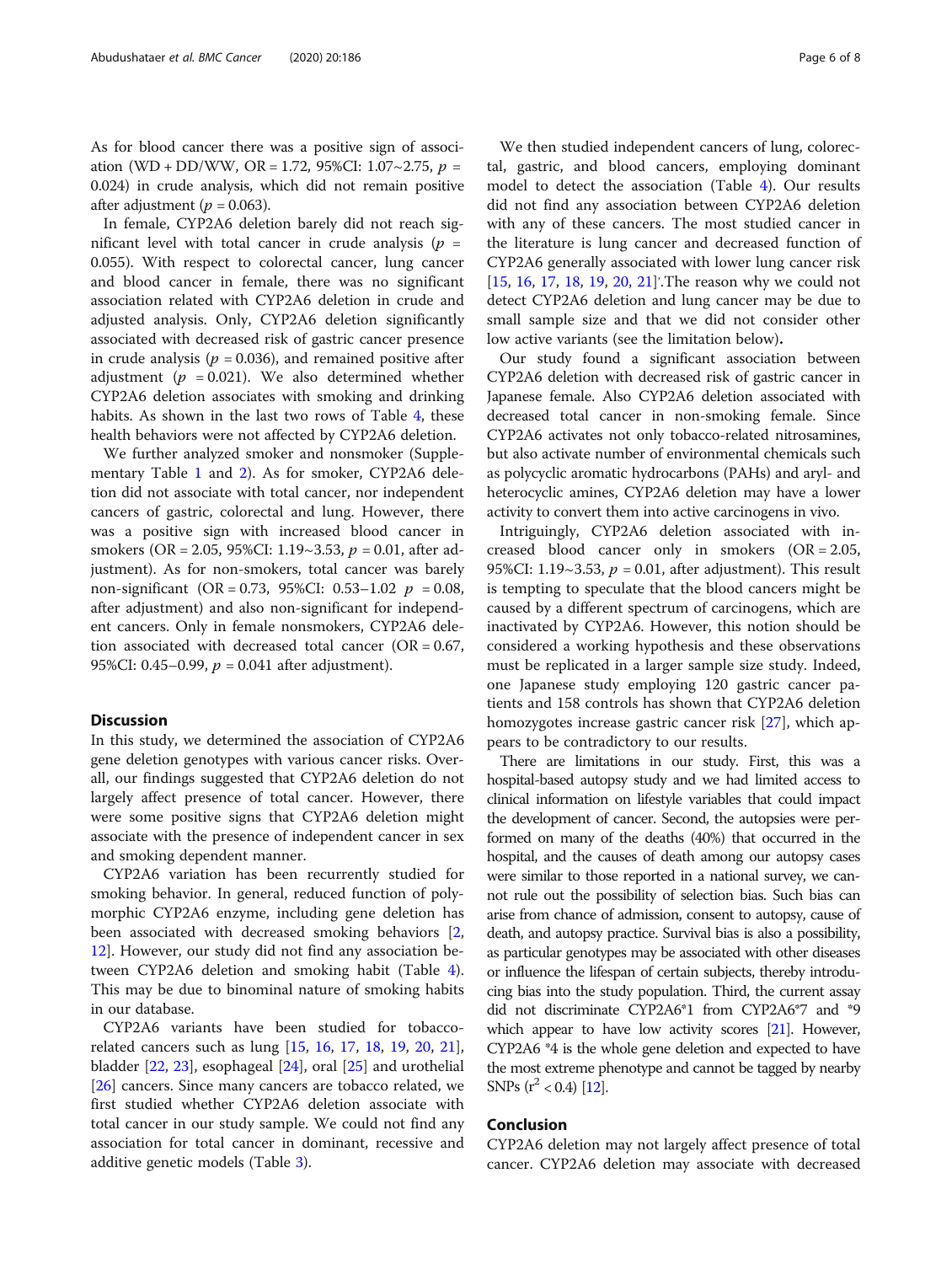<span id="page-6-0"></span>gastric cancer in female and decreased total cancer in nonsmoking female. These results warrant further confirmation with larger sample size studies.

#### Supplementary information

Supplementary information accompanies this paper at [https://doi.org/10.](https://doi.org/10.1186/s12885-020-6663-4) [1186/s12885-020-6663-4.](https://doi.org/10.1186/s12885-020-6663-4)

Additional file 1. Supplementary Table 1. Association between CYP2A6\*4 and risk of developing cancer with dominant model for smokers.

Additional file 2. Supplementary Table 2. Association between CYP2A6\*4 and risk of developing cancer with dominant model for nonsmokers.

#### Abbreviations

3HC: Trans-3′-hydroxycotinine; CYP2A6: Cytochrome P450 2A6; FAM: 6 fluorescein amidite; HEX: Hexachloro-fluorescein; HWE: Hardy-Weinberg Equilibrium; JG-SNP: Japanese single-nucleotide polymorphisms for geriatric research; NNAL: 4-(methylnitrosamino)- 1-(3-pyridyl)-1-butanol; NNK: 4- (methylnitrosamino)-1-(3-pyridyl)-1-butanone; PAHs: Polycyclic aromatic hydrocarbons; RT-PCR: real-time polymerase chain reaction; SNPs: Singlenucleotide polymorphisms

#### Acknowledgements

Not applicable.

#### Authors' contributions

The study was designed by MMu. Pathological analysis was performed by MS and TA. Clinical data acquisition and analysis were performed by MMi. Genotyping and statistical analyses were performed by MA and NS. The manuscript was written by MA and MMu. All authors read and approved the manuscript.

#### Funding

This study was funded by grant no.17 K09081 from MEXT/JSPS, and the Kyoten Program of the Medical Research Institute, TMDU. The funding bodies had no role in the design of the study, the collection, analysis, or interpretation of data or in writing the manuscript.

#### Availability of data and materials

All datasets used or analysed for this study are available from the corresponding author upon reasonable request.

#### Ethics approval and consent to participate

Written informed consent was obtained from the bereaved families of the patients at the time of autopsy. The study protocol was approved by the Ethics Committees of Tokyo Geriatric Hospital and Tokyo Medical and Dental University and authorized by TMDU Research Ethics Committee under the number 2016–011-02.

#### Consent for publication

Not applicable.

#### Competing interests

The authors declare there are no competing interests.

#### Author details

<sup>1</sup>Department of Molecular Epidemiology, Medical Research Institute, Tokyo Medical and Dental University, Tokyo, Japan. <sup>2</sup> Center for Information, Jichi Medical University, Tochigi, Japan. <sup>3</sup>Department of Molecular Pathology, Graduate School of Medical and Dental Sciences, Tokyo Medical and Dental University, Tokyo, Japan. <sup>4</sup>Department of Pathology, Tokyo Metropolitan Geriatric Hospital, Tokyo, Japan.

Received: 30 August 2019 Accepted: 20 February 2020 Published online: 04 March 2020

#### References

- 1. McDonagh EM, Wassenaar C, David SP, Tyndale RF, Altman RB, Whirl-Carrillo M, Klein TE. PharmGKB summary - very important Pharmacogene information for cytochrome P-450, family 2, subfamily a, polypeptide 6. Pharmacogenet Genomics. 2012;22(9):695–708.
- 2. Tanner JA, Tyndale RF. Variation in CYP2A6 activity and personalized medicine. J Pers Med. 2017;7(4):pii: E18.
- 3. Murphy SE. Nicotine metabolism and smoking: ethnic differences in the role of P450 2A6. Chem Res Toxicol. 2017;30(1):410–9.
- 4. Zhu AZ, Binnington MJ, Renner CC, Lanier AP, Hatsukami DK, Stepanov I, Watson CH, Sosnoff CS, Benowitz NL, Tyndale RF. Alaska native smokers and smokeless tobacco users with slower CYP2A6 activity have lower tobacco consumption, lower tobacco-specific nitrosamine exposure and lower tobacco-specific nitrosamine bioactivation. Carcinogenesis. 2013;34(1):93–101.
- 5. Yuan JM, Nelson HH, Carmella SG, Wang R, Kuriger-Laber J, Jin A, Adams-Haduch J, Hecht SS, Koh WP, Murphy SE. CYP2A6 genetic polymorphisms and biomarkers of tobacco smoke constituents in relation to risk of lung cancer in the Singapore Chinese health study. Carcinogenesis. 2017;38:411–8.
- 6. Shimada T, Murayama N, Yamazaki H, Tanaka K, Takenaka S, Komori M, Kim D, Guengerich FP. Metabolic activation of polycyclic aromatic hydrocarbons and aryl and heterocyclic amines by human cytochromes P450 2A13 and 2A6. Chem Res Toxicol. 2013;26(4):529–37.
- 7. Zhou Y, Ingelman-Sundberg M, Lauschke VM. Worldwide Distribution of Cytochrome P450 Alleles: A meta-analysis of population-scale sequencing projects. Clin Pharmacol Ther. 2017;2(4):688–700.
- 8. Nakajima M, Kwon JT, Tanaka N, Zenta T, Yamamoto Y, Yamamoto H, Yamazaki H, Yamamoto T, Kuroiwa Y, Yokoi T. Relationship between inter individual differences in nicotine metabolism and CYP2A6 genetic polymorphism in humans. Clin Pharmacol Ther. 2001;69(1):72–8.
- 9. Raunio H, Rautio A, Gullstén H, Pelkonen O. Polymorphisms of CYP2A6 and its practical consequences. Br J Clin Pharmacol. 2001;52(4):357–63.
- 10. Nakajima M, Fukami T, Yamanaka H, Higashi E, Sakai H, Yoshida R, Kwon JT, McLeod HL, Yokoi T. Comprehensive evaluation of variability in nicotine metabolism and CYP2A6 polymorphic alleles in four ethnic populations. Clin Pharmacol Ther. 2006;80(3):282–97.
- 11. Schoedel KA, Hoffmann EB, Rao Y, Sellers EM, Tyndale RF. Ethnic variation in CYP2A6 and association of genetically slow nicotine metabolism and smoking in adult Caucasians. Pharmacogenetics. 2004;14(9):615–26.
- 12. Kumasaka N, Aoki M, Okada Y, Takahashi A, Ozaki K, Mushiroda T, Hirota T, Tamari M, Tanaka T, Nakamura Y, Kamatani N, Kubo M. Haplotypes with copy number and single nucleotide polymorphisms in CYP2A6 locus are associated with smoking quantity in a Japanese population. PLoS One. 2012;7(9):e44507.
- 13. Sawabe M, Arai T, Kasahara I, Esaki Y, Nakahara K, Hosoi T, Orimo H, Takubo K, Murayama S. Tanaka N; Tokyo metropolitan geriatric medical center; Japan Science and Technology Agency. Developments of geriatric autopsy database and internet-based database of Japanese single nucleotide polymorphisms for geriatric research (JG-SNP). Mech Ageing Dev. 2004; 125(8):547–52.
- 14. Shimizu M, Sawaya R, Kishimoto I, Yamazaki H. Genotyping of wild-type cytochrome P450 2A6 and whole-gene deletion using human blood samples and a multiplex real-time polymerase chain reaction method with dual-labeled probes. Clin Chim Acta. 2015;441:71–4.
- 15. Wassenaar CA, Ye Y, Cai Q, Aldrich MC, Knight J, Spitz MR, Wu X, Blot WJ, Tyndale RF. CYP2A6 reduced activity gene variants confer reduction in lung cancer risk in African American smokers—findings from two independent populations. Carcinogenesis. 2015;36(1):99–103.
- 16. Park SL, Tiirikainen MI, Patel YM, Wilkens LR, Stram DO, Le Marchand L, Murphy SE. Genetic determinants of CYP2A6 activity across racial/ethnic groups with different risks of lung cancer and effect on their smoking intensity. Carcinogenesis. 2016;37(3):269–79.
- 17. Yuan JM, Nelson HH, Butler LM, Carmella SG, Wang R, Kuriger-Laber JK, Adams-Haduch J, Hecht SS, Gao YT, Murphy SE. Genetic determinants of cytochrome P450 2A6 activity and biomarkers of tobacco smoke exposure in relation to risk of lung cancer development in the Shanghai cohort study. Int J Cancer. 2016;138(9):2161–71.